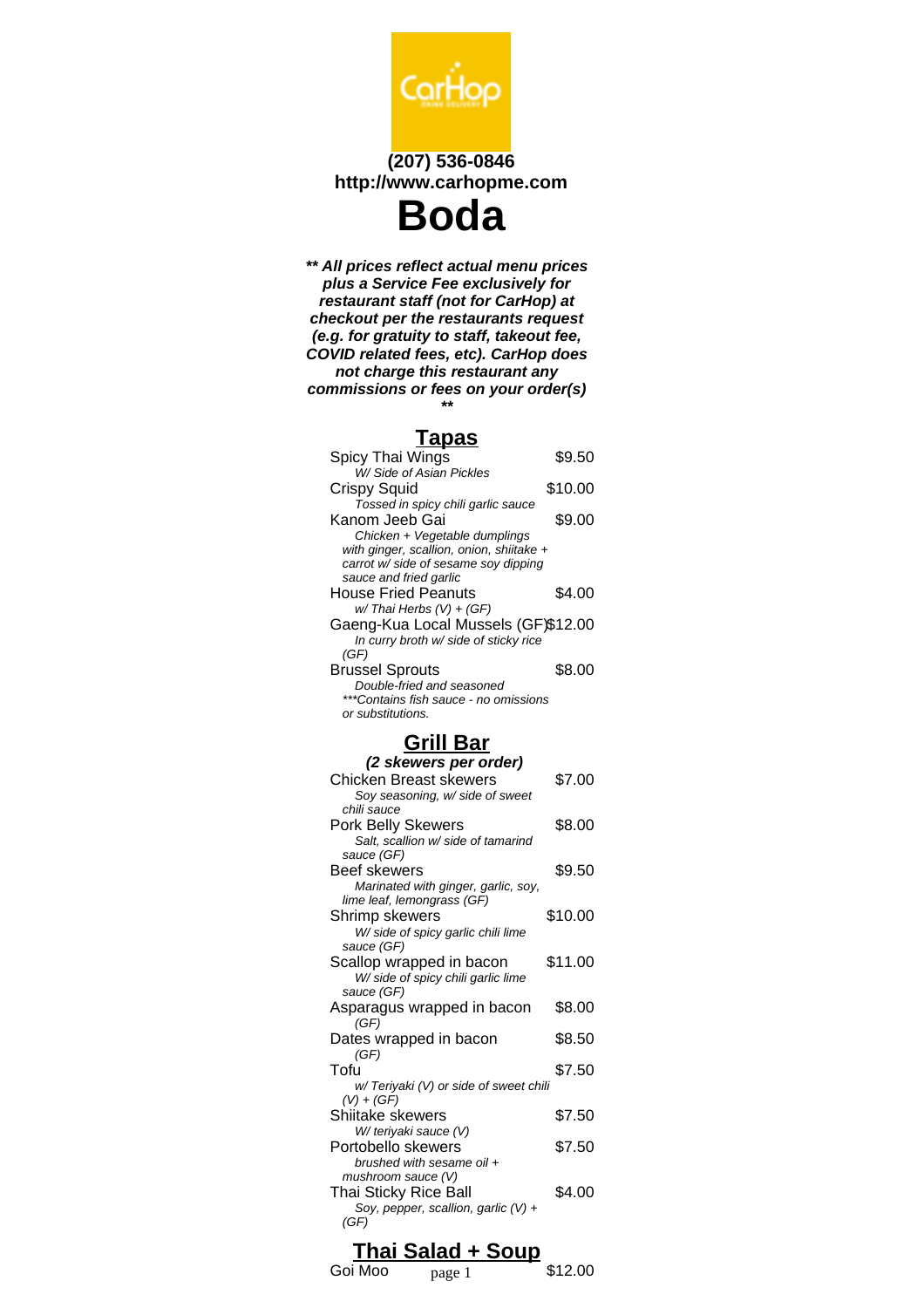| Grilled pork belly mixed with chili,                                                       |                     |
|--------------------------------------------------------------------------------------------|---------------------|
| shallots, fish sauce, lime juice, mint,<br>long leaf cilantro, and roasted rice            |                     |
| powder. Choice of spice level 1 to 4                                                       |                     |
| stars or 911                                                                               |                     |
| Tom Ka Gai<br>Chicken, North Spore local                                                   | \$8.00              |
| mushroom, herbal coconut milk, lime,                                                       |                     |
| scallion, cilantro, palm sugar,                                                            |                     |
| tamarind (GF)                                                                              | \$9.50              |
| <b>Apple Salad</b><br>Green apple, shrimp, roasted                                         |                     |
| coconut, roasted peanut, sweet +                                                           |                     |
| sour dressing (GF) *** Contains fish                                                       |                     |
| sauce (no substitutions or omissions)                                                      | \$11.00             |
| Green Papaya Salad<br>Shrimp, green papaya, carrot,                                        |                     |
| tomato, green bean, ground peanut,                                                         |                     |
| saw cilantro, tamarind dressing. add                                                       |                     |
| rice vermicelli noodles for \$2 (GF)<br>***Contains fish sauce (no                         |                     |
| substitutions or omissions)                                                                |                     |
| Goi Hed                                                                                    | \$11.00             |
| (Northern Thai Grilled Mushroom                                                            |                     |
| Salad) assorted North Spore<br>mushrooms, chili, shallot, soy, lime,                       |                     |
| mint, long-leaf cilantro, roasted rice                                                     |                     |
| powder, lettuce                                                                            |                     |
| <u>Entrees (Takeout)!!!!</u>                                                               |                     |
| Thai Chicken Noodle                                                                        | $\overline{$}18.00$ |
| Wide rice noodle, chicken, scallion,                                                       |                     |
| egg, crispy fried dough, over greens                                                       |                     |
| Khao Soi Gai                                                                               | \$18.00             |
| northern Thai chicken curry noodle                                                         |                     |
| soup w/ egg noodles, chicken,<br>homemade curry paste, coconut milk,                       |                     |
| pickled mustard greens, shallots,                                                          |                     |
| lime, and cilantro                                                                         |                     |
| Pad Kee Mao                                                                                | \$18.00             |
| Wide rice noodles, onion, tomato,<br>bell pepper, bamboo shoot, Chinese                    |                     |
| broccoli, Thai basil, egg                                                                  |                     |
|                                                                                            |                     |
| Chicken Panaeng                                                                            | \$18.00             |
| Braised chicken, homemade curry                                                            |                     |
| paste, kaffir lime, coconut cream,<br>served with jasmine rice. Gluten and                 |                     |
| soy free. (GF)                                                                             |                     |
| Woon-Sen Pad Thai                                                                          | \$18.00             |
| Glass noodles, Chinese chive,<br>shallot, salted daikon, bean sprout, +                    |                     |
| tofu wrapped in a Thai egg omelet w/                                                       |                     |
| side of raw bean sprouts, lime,                                                            |                     |
| ground peanuts, chili flakes. ***Not<br>vegetarian: all Pad Thai contains fish             |                     |
| sauce, no omission or substitutions.                                                       |                     |
| (GF)                                                                                       |                     |
| Kra-Prao Chicken                                                                           | \$19.00             |
| Stir-fried ground chicken, hot basil,<br>onion, green bean, red pepper w/                  |                     |
| side of fried egg, jasmine rice, side                                                      |                     |
| spicy fish sauce                                                                           |                     |
| Shrimp Fried Rice<br>Stir-fried jasmine rice, shrimp,                                      | \$20.00             |
| onion, green onion, garlic, egg w/                                                         |                     |
| side of spicy fish sauce, lime,                                                            |                     |
| cucumber. ***Does not come with<br>spice option                                            |                     |
| <b>Beef Panaeng</b>                                                                        | \$20.00             |
| Braised beef, salty + sweet                                                                |                     |
| panaeng curry, aromas of Thai basil<br>+ lime leaf w/coconut cream + side                  |                     |
| of jasmine rice ***Does not come with                                                      |                     |
| spice option                                                                               |                     |
| Yaowarat Duck                                                                              | \$22.00             |
| Crispy duck in a five spice honey<br>sauce w/ side of jasmine rice, pickled                |                     |
| ginger, Chinese greens, dark soy                                                           |                     |
| sauce. ***Does not come with spice                                                         |                     |
| option                                                                                     | \$17.00             |
| Red Curry Jay<br>tofu, broccolini, red pepper,                                             |                     |
| zucchini, green beans, summer                                                              |                     |
| squash and Thai basil. garlic, shallot,<br>galangal, red chili with jasmine rice<br>page 2 |                     |